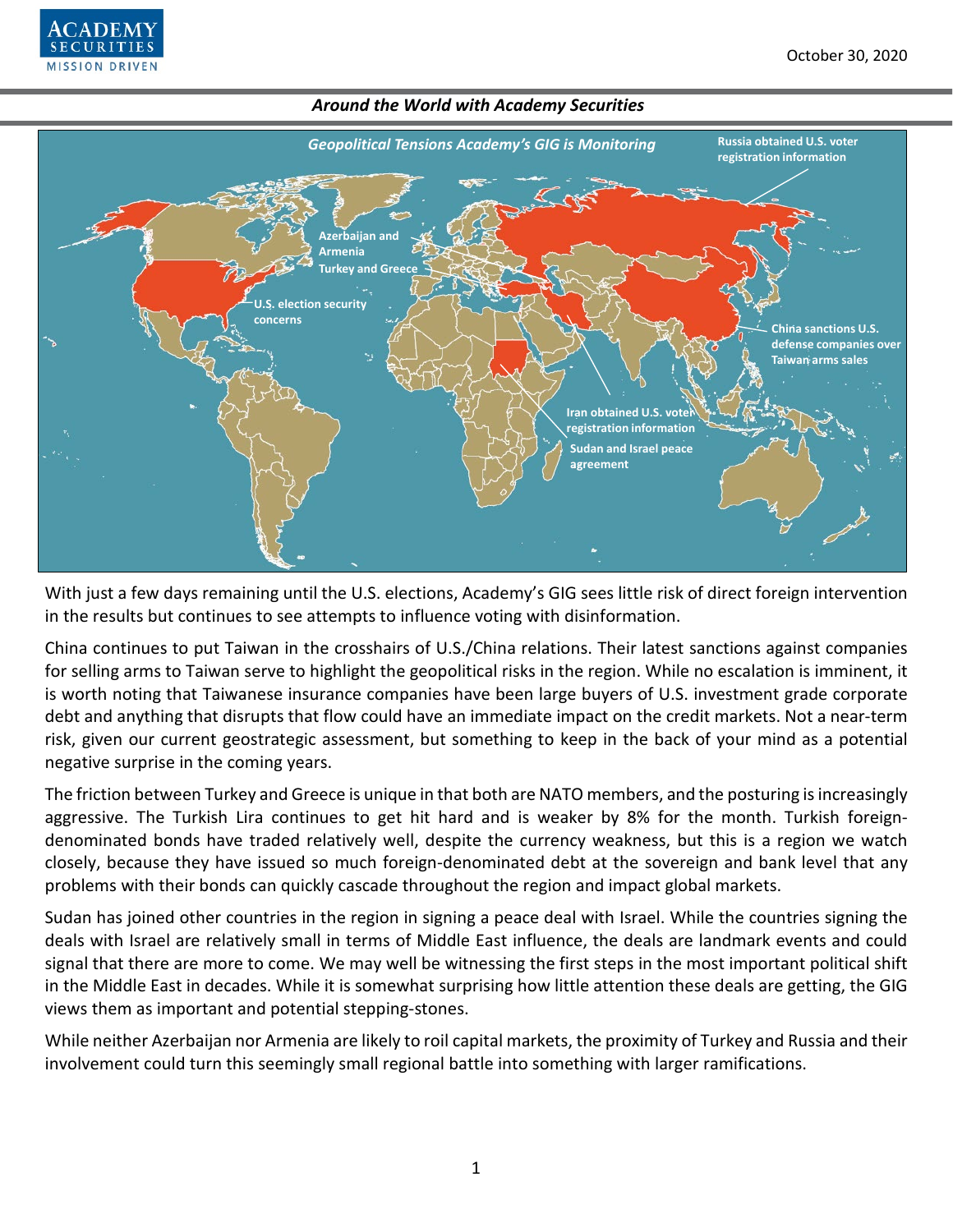

# **Front and Center – China and Taiwan**

As we discussed in our [SITREP](https://www.academysecurities.com/is-taiwan-at-risk/) in September as well as in our most recent [ATW,](https://www.academysecurities.com/wordpress/wp-content/uploads/2020/09/Around-the-World-with-Academy-Securities_10-1-20.pdf) the tension continues to rise between the U.S. and China regarding Taiwan. With multiple incursions into Taiwanese airspace (many in response to visits by U.S. representatives to Taiwan), the diplomatic situation has continued to deteriorate. China has also been conducting more frequent patrols in the Taiwan Strait and has augmented its bases in the area with the DF-17 hypersonic missile. Also upsetting China is the increase in military support by the U.S. to Taiwan, in the form of defensive as well as offensive weapons. While we rate the probability of a crossstrait invasion of Taiwan by China as extremely unlikely at this time, China will continue to try to push the envelope, similar to how they "redrew" the lines in the South China Sea, to see how far they could advance their



agenda before the international community (led by the U.S.) responded last summer with the presence of two aircraft carrier strike groups.

Most recently, on Monday, October 26<sup>th</sup>, China announced sanctions against Lockheed Martin, Boeing, Raytheon Technologies, and other U.S. companies it says are involved in U.S. defensive/offensive arms sales to Taiwan. While the penalties are unclear (China has done this in the past), the bottom line is that China will continue to try and deter any U.S. support of Taiwan.

*"The strategic competition between the U.S. and China took another negative turn this week with China announcing sanctions against U.S. defense companies Boeing (defense division only), Lockheed Martin, and Raytheon Technologies. The sanctions are the result of sophisticated U.S. arms sales to Taiwan valued at up to \$1.8B. China has also increased its anti-Taiwan rhetoric along with increased economic and military pressure on Taiwan while the world has been distracted by the COVID-19 pandemic. China's aggressive actions also follow the recent antidemocratic crackdown in Hong Kong. The U.S. was unable to stop Beijing's national security law restricting Hong Kong's democracy and now seems determined to support Taiwan during this time of increased tension over the South China Sea, Hong Kong, India, human rights, and trade.* 

*China is using both its economic and military strength to pressure Taiwan and its current pro-independence administration. The Trump administration immediately jumped in to support Taiwan in ways not seen since the Taiwan Relations Act was enacted in 1979. Beijing is also pressuring other countries to cut diplomatic ties with Taipei. We should expect Beijing to continue to pressure Taiwan by using its growing economic and military power, however, the chance of a military conflict remains low." General Robert Walsh*

*"The financial back and forth between the U.S. and China will never reach an acceptable or balanced equilibrium. The global dependence on Chinese trade and supply lines for technology and inexpensive goods is too great to be altered in the next few years regardless of our presidential election. China will agree to lose on the margins but fundamentally will not be affected by American, EU, or other nations' trade sanctions. What is significant, however, is the U.S.-Indian strategic agreement to increase intelligence sharing (especially geospatial mapping). Clearly, this*  week's signing ceremony is aimed at China by enhancing Indian military precision fires. The world's two largest *democracies are codifying their shared interest to more effectively challenge autocratic rule." General Spider Marks*

*"China imposing sanctions doesn't really mean much as China doesn't buy anything of significant value from Boeing (defense), Lockheed Martin, or Raytheon. This is just another example of how China uses economic coercion to get corporations/countries to self-censure or speak out on China's behalf. China is not ready to fight a large-scale war with the U.S. Their goal is to bide their time and hide their strength with a vision of displacing the U.S. as the global power without fighting.*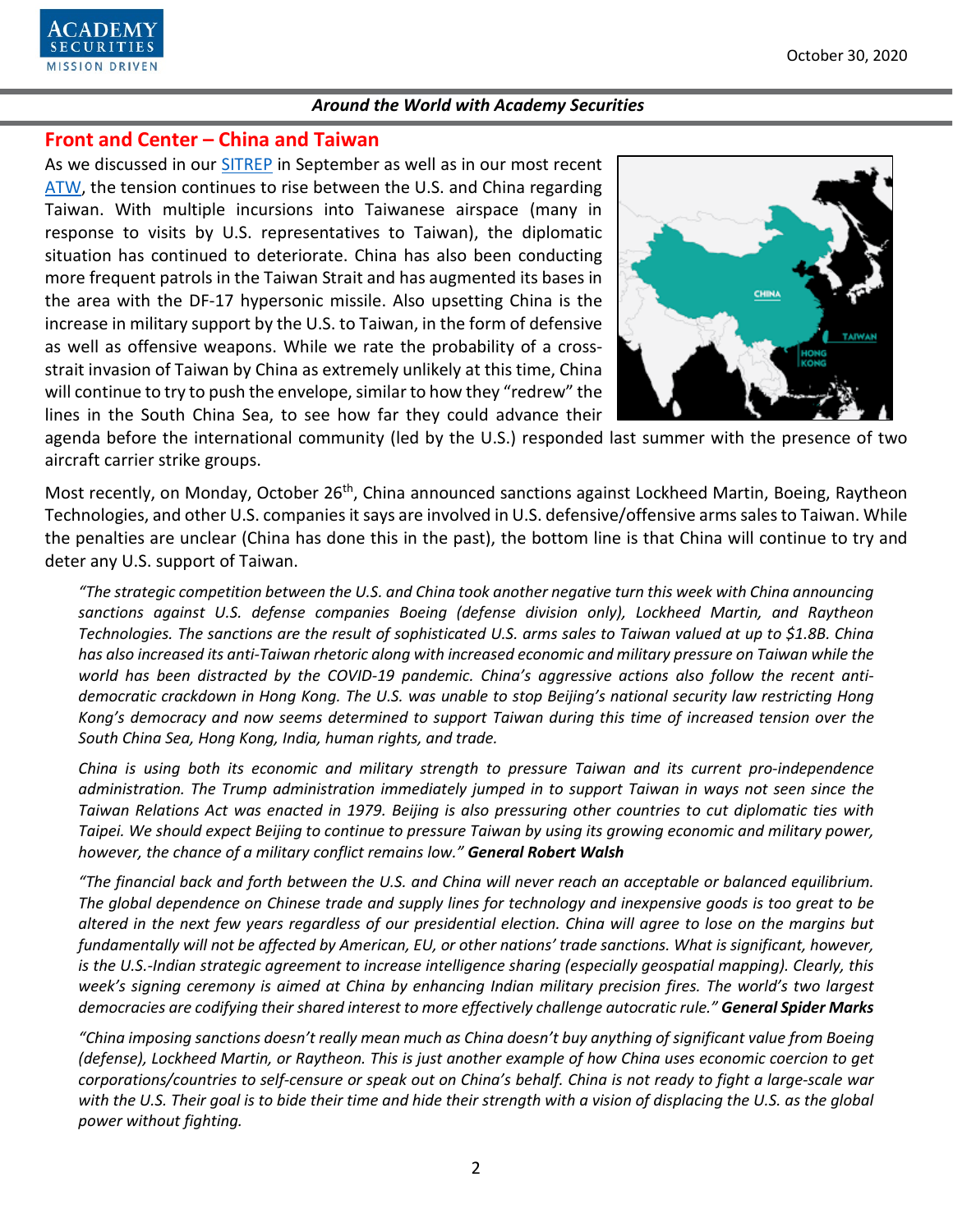*China continues to develop the capabilities required to bring Taiwan under their control militarily as they now have the largest Navy. They need their Navy to defend their SCS/ECS claims and 200-mile EEZ, defend trading routes (Middle East oil), and displace U.S. influence in the Western Pacific. The artificial islands they created are unsinkable aircraft carriers that allow them to dominate the region and deny others access. They continue to develop their precision strike capabilities and networked Command and Control along with their Anti-Access/Area Denial (A2/AD) capabilities. Once complete, their goal is to have the capability to deter, delay, and deny enemy forces from intervening in a conflict in SCS/ECS/Taiwan. China will continue to message that the U.S. cannot be relied upon and while they initially seek a balance of power with the U.S., their overall goal is to oust the U.S. from the region." General K.K. Chinn*

# **Turkey and Greece**

As we reported in our previous [ATW,](https://www.academysecurities.com/wordpress/wp-content/uploads/2020/09/Around-the-World-with-Academy-Securities_10-1-20.pdf) we continue to monitor the situation in the Eastern Mediterranean as it relates to the oil and gas exploration standoff between Turkey and Greece. After U.S. intervention, Turkey sent its survey vessel back to port in mid-September. However, on October 21<sup>st</sup>, Greece raised the state of alert of its Navy and ordered gunships to surround a cluster of islands in the Aegean Sea. These warships were being deployed to try to stop Turkey from further oil and gas survey operations. What makes this recent incident more concerning is the fact that the Oruc Reis, the Turkish survey ship, transited only 14 kilometers off the shore of the Greek island of



Kastellorizo. Greece claims the right to 19 kilometers off of its shores and will not grant Turkey permission to look for resources in its territorial waters. As a result, Greece has been lobbying the EU to impose sanctions on Turkey. Also of note is that the U.S. is now selling Greece some of the F-35 fighters originally earmarked for Turkey, while Turkey has begun testing their Russian made S-400 missile system. While Turkey and Greece recently cancelled military drills originally scheduled for this week as a gesture of good faith, the tension over Turkish oil and gas exploration in the Eastern Mediterranean will continue to build.

*"NATO must step up to restrain two member states from further military escalation. Turkey and Greece are on opposite sides over oil and gas reserves in the Eastern Mediterranean, specifically off Cyprus. The Cypriot government along with Greece, Israel, and Egypt have agreed to work together in the exploitation of this resource. Turkey, on the other hand, claims the northern half of Cyprus as their territory. However, this has much more to do with Turkish and Greek competition. This is more than just posturing; it could become a conflagration without much encouragement. It also reflects a growing loss of community within Europe and a competitive (not a cooperative) instinct. A Euro crisis, a refugee crisis, Russian adventurism, Brexit, cultural challenges, physical isolation, and near economic collapse forced by a pandemic, are pushing nations to act independently. The post-World War II order of a European community at peace with shared values and interests is fraying. The Greek-Turkish tension can be calmed, but all parties must agree to de-escalate immediately and NATO leadership is required." General Spider Marks*

*"Turkey's actions in the Eastern Mediterranean are not only impacting relations with Greece, but they are also severely straining relations with NATO and the European Union. They come after Turkey "thumbed its nose" at NATO's attempts to stop the operational deployment of its Russian made S-400 surface-to-air missile system. Ankara's redeployment of its mineral survey ship, the Oruc Reis, in the Aegean Sea comes after the U.S. and EU were able to ease tensions last month during the standoff and get Turkey to return the Oruc Reis to port. This time the Oruc Reis came within eight miles of several Greek islands causing the Greek Navy to sortie warships in response. Both countries' naval forces are on high alert and are operating near each other heightening the risk for miscalculation. The two sides have threatened to use military force. Turkish President Erdogan has been using his*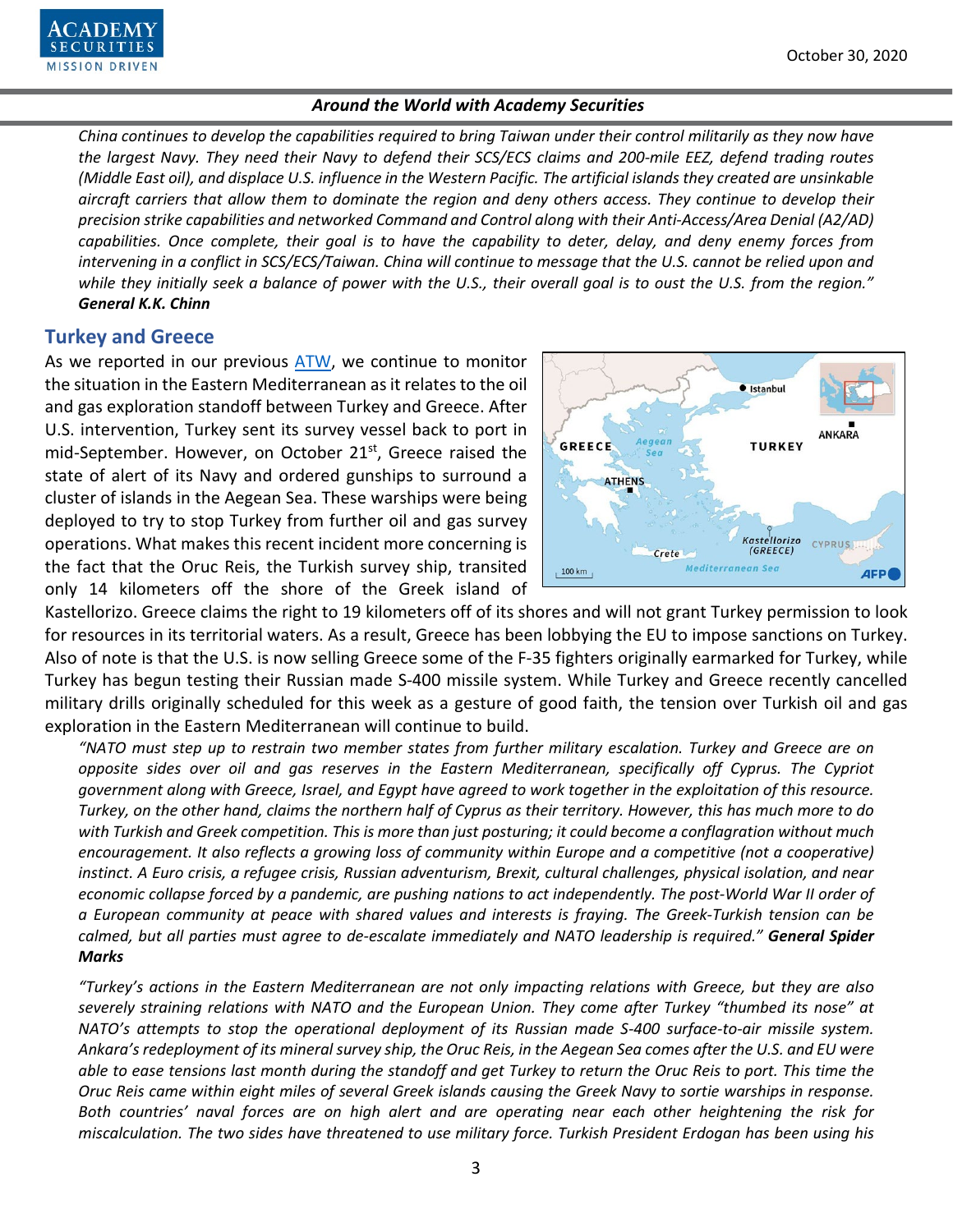

*military to detract from Turkey's economic woes. Secretary Pompeo recently engaged with both Turkey and Greece to reduce tensions and begin talks. He considers Turkey the aggressor in the maritime dispute which does not sit well after the failed S-400 negotiations. It remains unclear what Erdogan's strategic objectives are in the region other than to flex his muscles at every opportunity and demonstrate his independence." General Robert Walsh*

# **Azerbaijan and Armenia**

As we discussed in our most recent [SITREP,](https://www.academysecurities.com/conflict-between-azerbaijan-and-armenia/) our GIG has been monitoring the situation in the contested mountainous area of Nagorno-Karabakh, which sits in Azerbaijani territory but is populated by Armenians. The most recent conflict escalated quickly and the involvement of Turkish airpower made the situation more concerning. Turkey has historically supported Azerbaijan while Russia supports Armenia. This conflict once again puts Turkey and Russia on opposite sides, similar to where they find themselves in Libya and Syria. While the fighting has continued, despite the two previous Russian/French brokered ceasefire attempts, the U.S. hopes the most recent attempt (facilitated by the U.S.) will bring a



peaceful ending to the conflict. While violations of the ceasefire are already being reported, Secretary Pompeo urged both sides to abide by their commitments because there will not be a military solution to this conflict.

*"The U.S.- led truce to establish a ceasefire was the third attempt to stop the war between Armenia and Azerbaijan since the first two attempts brokered by Russia and France quickly failed. Ceasefires usually only hold if the casualties become too high to continue, outside support ends, or a stalemate ensues. In this case, none of the three have occurred. The aggressor is Azerbaijan with the conflict being tilted in their favor by military support from Turkey. Ankara is also being accused of recruiting Syrian mercenaries to fight for Azerbaijan. Turkey has spent many years developing sophisticated military capabilities such as drones that are now restricting the movement of Armenian forces. Turkey has even positioned U.S. made F-16 fighter jets in Azerbaijan. It's also interesting to observe that even though Turkey and Russia have developed closer military relations, they are at opposite sides here as they are in Syria and Libya. It is another example of Turkey's President Erdogan pushing his military weight in the region. The most recent meeting of the Minsk Group made up of France, Russia, and the United States occurred on October 29th." General Robert Walsh*

# **Election Security**

As we discussed in our previous [ATW](https://www.academysecurities.com/wordpress/wp-content/uploads/2020/09/Around-the-World-with-Academy-Securities_10-1-20.pdf) and our most recent [podcast](https://www.academysecurities.com/geopolitical/geopolitical-podcasts/) featuring Academy GIG member General Stewart (who was the former Head of the DIA), nation states such as Russia, Iran, and China have tried to capitalize on our vulnerabilities in order to reduce the trust Americans have in their electoral system. While there is little risk of an intervention altering election results, there continues to be the threat of disinformation campaigns designed to sway voters. On October  $21<sup>st</sup>$ , Director of National Intelligence John Ratcliffe (along with FBI Director Chris Wray) said that both Iran and Russia had obtained U.S. voter registration information. It was also



announced that Iran had been sending spoof emails to voters designed to intimidate them and foment social unrest. While our adversaries will continue to try to undermine our democratic processes, the U.S. is now much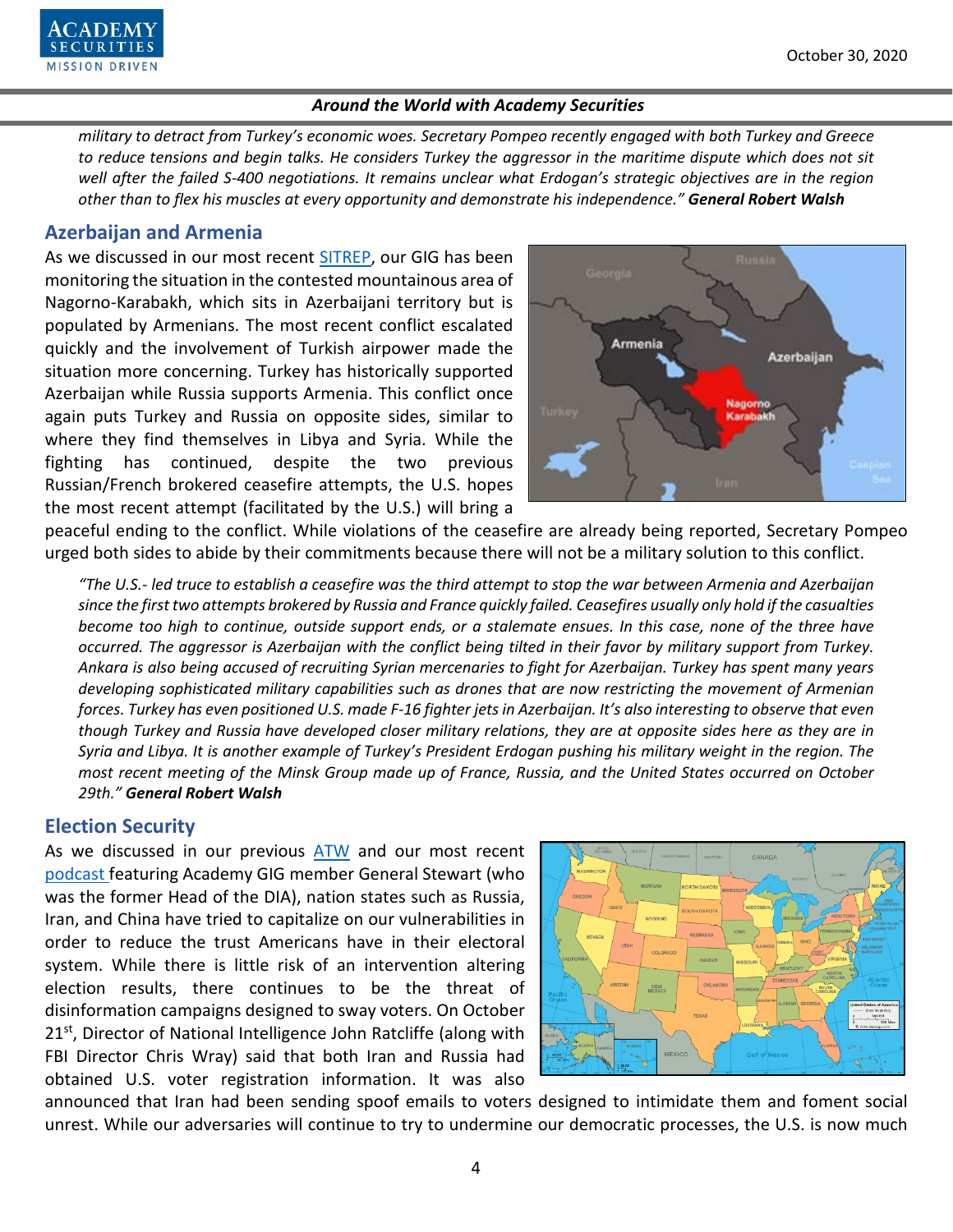

#### better prepared to deal with these actions than it was in 2016.

*"Russian, Iranian, and to some degree, Chinese efforts to cast doubt in our elections are more about shaking the confidence in the election process with the American public. This could cause post-election chaos and rejection of the results by some. Adding confusion to the Russian and Iranian disinformation campaigns is the abnormally high number of mail-in ballots due to the pandemic. In some ways the early mail-in voting could help reduce the impact of election day hacking. Election officials are doing everything they can to shore up voter confidence. They have been studying the technical problems related to cyber vulnerabilities since the 2016 elections. Solutions included putting redundant and back-up systems in place, disconnecting voting machines from the internet, and ensuring physical security. There is no evidence that foreign cyber-attacks have manipulated any previous election results. Because most of the voting machines are kept offline, it is difficult to believe that hacking election infrastructure could have any major effects on voting results. However, public confidence in the voting process remains the easiest path to influence elections through disinformation." General Robert Walsh*

#### **Israel and Sudan Peace Deal**

In our September  $11<sup>th</sup> ATW$ , we reported on the normalization of relations between Israel and the UAE, as well as with Bahrain. Now, a third deal has been agreed to, this time between Israel and Sudan. Prior to these three deals, it had been 26 years since the recognition of Israel by Jordan in 1994 (Egypt also recognized Israel in 1979). While this deal may take some time to fully come to fruition, it is another step in the right direction. Additionally, the U.S. has now taken Sudan off of the list of countries that are state sponsors of terrorism. As the Iranians continue to drive forward with their nuclear and ballistic missile programs (Iran is actively trying to rebuild the Natanz nuclear facility underground), additional nations may look toward peace deals with Israel to act as a counterweight to Iran.



*"Regardless of your politics, the U.S.- brokered Israeli-UAE peace agreement was strategic brilliance. The accord is having the intended result: more Muslim nations are acknowledging the risks of unresolved ancient animosities. The possibility exists that the Middle East will become nuclearized starting with Iran, then Saudi Arabia, and then Israel (Israel will not acknowledge its nuclear capabilities). That cascade of Middle East nuclear powers, however, is not inevitable. Washington and Tehran can normalize relations where neither nation feels threatened, but the ball's in our court to make that happen. America's strategic policy of "maximum pressure" is not intended to force the collapse of the regime in Tehran. The regime of Supreme Leader Ali Khamenei is not at risk as there is not a clear alternative. Washington's purpose is clear: keep Tehran from acquiring nuclear weapons and stop its funding and support for international terrorism. Washington's task is to surround Iran with like-minded partners. The political will and geostrategic wisdom exist to get that accomplished. We should expect Saudi Arabia (and possibly Indonesia) to normalize relations with Israel." General Spider Marks*

*"Last week's U.S. announcement that Sudan was the third Arab state to join the Abraham Accords was another setback to Iran and the Palestinians and a win for Israel and the Trump administration. However, this deal may not come with the same enthusiasm that existed with the Israeli agreements to normalize relationships with the UAE and Bahrain. It also comes with some descent in Sudan with concerns that the newly formed government agreed to*  work with Israel only for financial reasons and became a bargaining chip to be removed from the U.S. list of state *sponsors of terrorism. It is still a huge event that continues to isolate Iran in the Middle East. President Trump also mentioned that there are five more countries in negotiations (specifically mentioning Saudi Arabia)." General Robert Walsh*